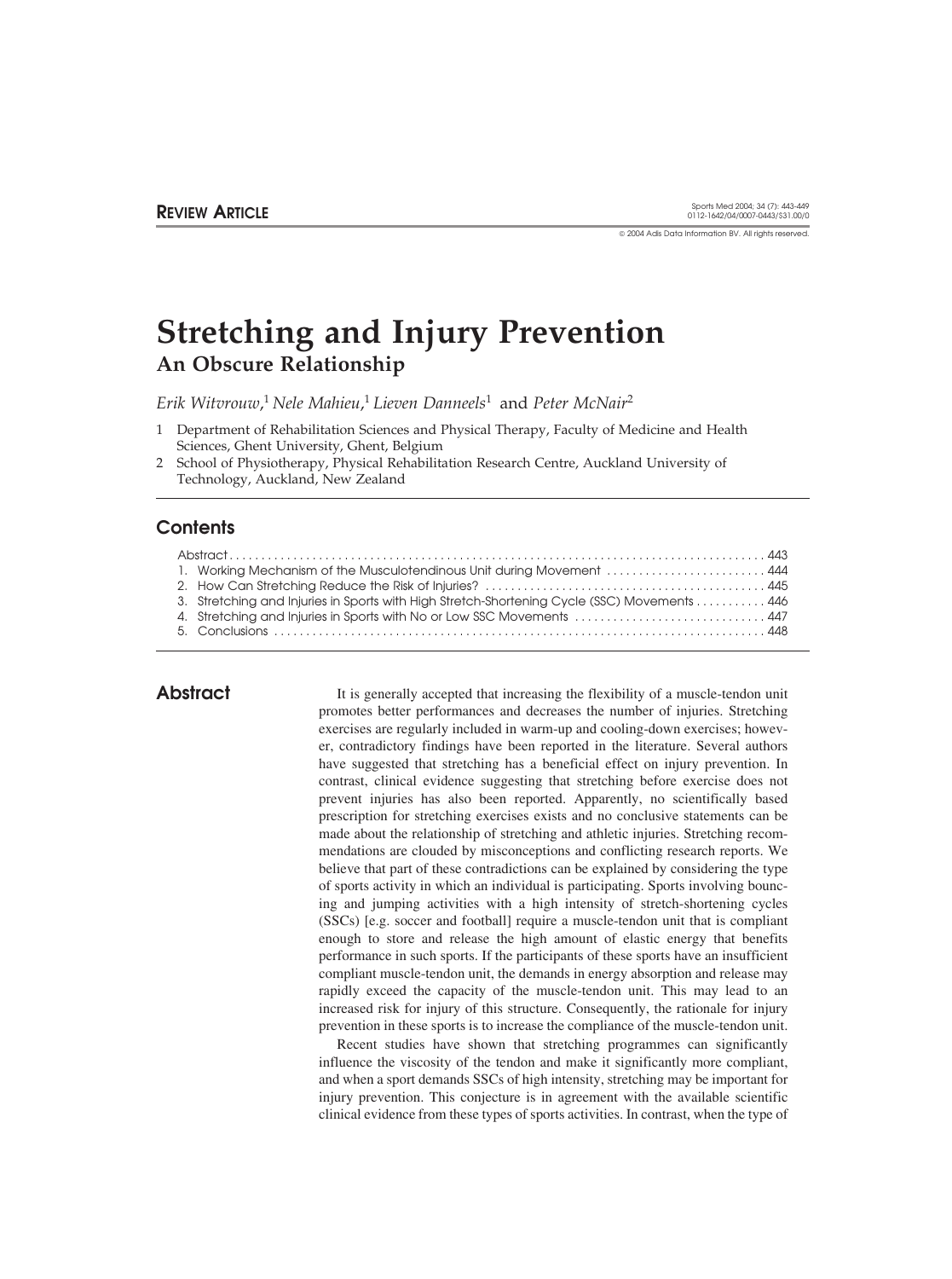sports activity contains low-intensity, or limited SSCs (e.g. jogging, cycling and swimming) there is no need for a very compliant muscle-tendon unit since most of its power generation is a consequence of active (contractile) muscle work that needs to be directly transferred (by the tendon) to the articular system to generate motion. Therefore, stretching (and thus making the tendon more compliant) may not be advantageous. This conjecture is supported by the literature, where strong evidence exists that stretching has no beneficial effect on injury prevention in these sports. If this point of view is used when examining research findings concerning stretching and injuries, the reasons for the contrasting findings in the literature are in many instances resolved.

Traditionally, it is generally accepted that such as in cycling, jogging and swimming. In the stretching promotes better performances and de- former role, an eccentric muscle action is immedicreases the number of injuries.[1-6] Consequently, ately followed by a concentric action. It is well stretching exercises are regularly included in warm- known that if an activated muscle is stretched before -up and cooling-down exercises. However, today shortening, its performance is enhanced during the the scientific evidence concerning the preventive concentric phase. Consequently, jumping, hopping effect of stretching on injuries seems unclear. In the and leaping movements are improved by making a literature, prospective studies are lacking and con- counter-movement. Many previous studies have intradictory findings have been reported concerning dicated that this phenomenon is the result of strain the relationship between stretching and injury pre- energy stored in the tendon structures.<sup>[9-18]</sup> Musclevention. The purpose of this article is to review the tendon units can store mechanical work as elastic pertinent literature and to advance a new theory to energy during eccentric contractions. The storage explain the relationship between stretching and inju- and subsequent release of elastic energy during ry prevention. Stretch-shortening cycles (SSCs) have generally

stretching and athletic injuries, it seems essential to However, the effect of the re-utilisation of elastic examine how the muscle-tendon unit works during energy on the efficiency of movement has been movements and how stretching would be able to recently debated.<sup>[19]</sup> reduce the risk of athletic injuries. We believe that When a muscle has a less compliant musclethe contrasting results in the literature concerning tendon unit, more work is directly converted into the relationship between stretching and injuries can external work. Activities like cycling, flying, skatbe explained by taking into account the type of ing and swimming use predominantly positive sports activity in which the individual participates. work-loops and little opportunity exists for absorb-

two distinctly different ways: (i) as an elastic-like related to isometric and concentric performance but spring in stretch-shortening motion<sup>[7]</sup> that occurs, not to eccentric performance. In their study, they for example, during jumping-type activities; and (ii) found that the stiffer subjects performed significantas converters of metabolic energy into mechanical ly better than the more compliant subjects on both

Before looking at the available literature on been considered as an 'energy-saving' mechanism.

ing amounts of energy during the task or skill.<sup>[8,20,21]</sup> **1. Working Mechanism of the** A more compliant muscle-tendon unit allows for the **Musculotendinous Unit** effective storage and release of series elastic energy, **during Movement** but seems to be less suited for a task with a predominantly positive work-loop. Wilson et al.<sup>[22]</sup> conclud-Muscle-tendon systems may generate forces in ed that musculotendinous stiffness was significantly work in predominantly concentric contractions, $[8]$  the isometric tests and on the majority of the concen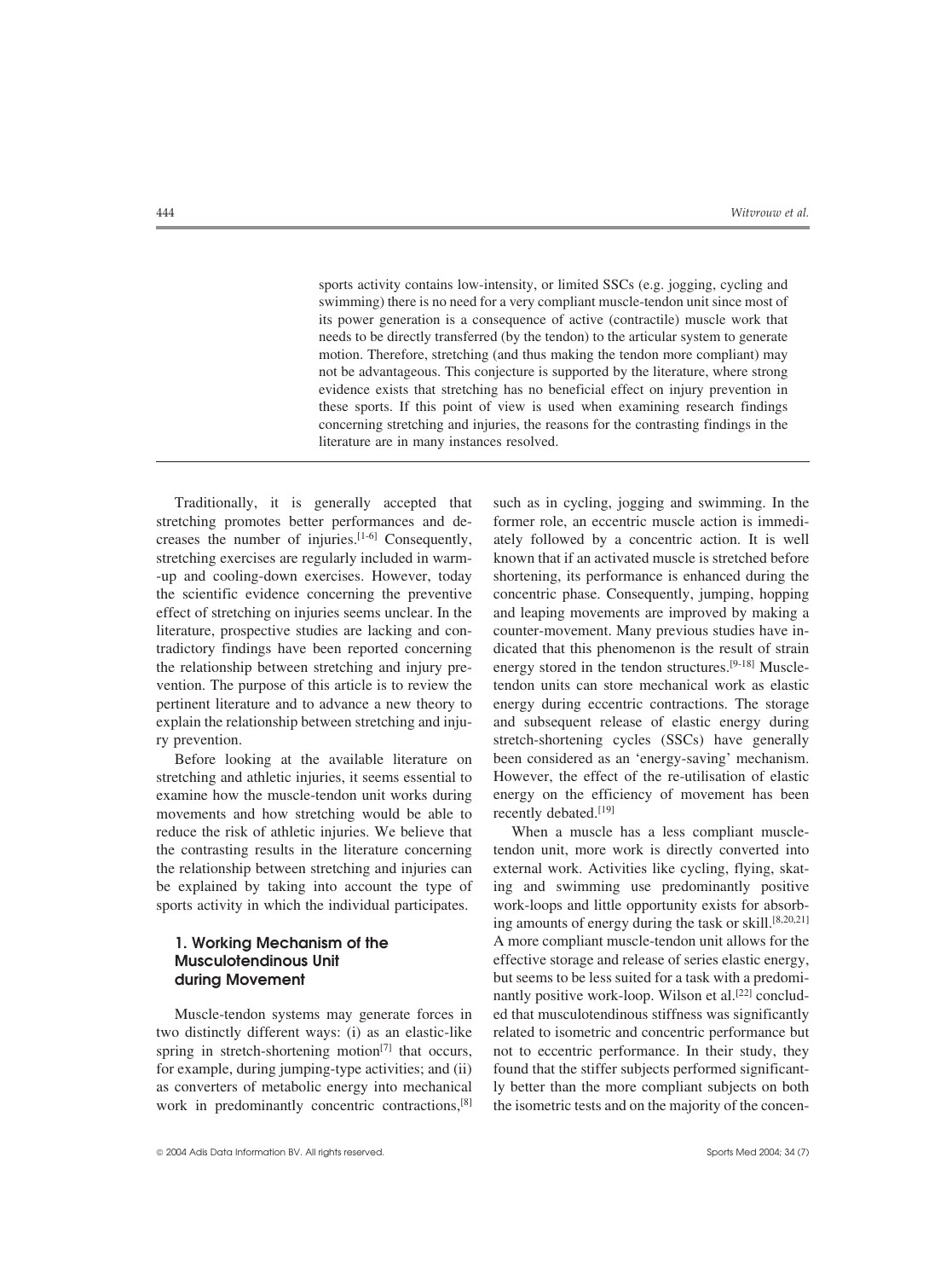compliant muscles generated less power due to the delayed transfer of energy through the musculo- mechanical properties of the unit are optimised then tendinous unit. Wilson et al.<sup>[23]</sup> observed in another maximal performance (e.g. for rapid force producstudy that increasing the compliance of the mus- tion or economy) is obtained. culotendinous unit through stretching, increased the contribution of elastic strain energy to movement,<br>
facilitating performance in an SSC movement.<br> **2. How Can Stretching Reduce the Risk**<br> **of Injuries?**<br> **of Injuries?** 

need different levels of musculo-tendinous compli-<br>ance. Many physical pursuits such as cycling, swim-<br>ming, skating, wrestling and boxing involve the<br>rapid development of force in an isometric or con-<br>centric muscular con For the muscle-tendon unit, the faster the force is<br>transferred to the bones, and the resulting movement<br>of the joint is quicker. Therefore, looking only at<br>performance, it might be possible that in these sport<br>performance

must, therefore, be sufficiently compliant. For en-<br>hanced performance, it seems that for these kinds of by McHugh et al.,<sup>[28]</sup> who found increased evidence

level of compliance for a musculo-tendinous unit showed that in the outer ranges of movement, as during a task. This level can be influenced by struc-<br>tendon stiffness increases, greater passive forces are tural characteristics of the unit. For instance, generated within the muscle. In people with stiff Shadwick<sup>[24]</sup> has shown that compared with mature tendons, even greater passive muscle forces would tendons, those of younger animals have a lower be expected to develop during SSC, which would capacity to store and release strain energy as a result therefore increase the risk of muscle injury. In conof higher compliance levels and greater amounts of trast, a more compliant tendon, with greater energyhysteresis. The level of overall muscle compliance absorbing capabilities, would therefore seem to recan also be influenced by contractile element activa- duce the risk of muscle injury during SSC motion.

tric tests, since the stiff muscles immediately trans- tion and hence compliance can be modified to suit fer force to the muscle-bone junction. In contrast, different tasks. As such, Bach et al.,<sup>[25]</sup> and more compliant muscles generated less power due to the recently Wilson et al.,<sup>[26]</sup> have noted that when the

Conversely, in sports with a high-intensity SSC,<br>a more compliant muscle-tendon unit may be re-<br>quired for the storage and release of elastic energy.<br>A muscle-tendon unit involved in such SSCs, needs<br>a high storage capacit sports there is a great need for a more compliant of muscle damage following eccentric exercise in subjects with greater passive stiffness. In addition, It should be considered that there may be an ideal this is consistent with other research, $[29]$  which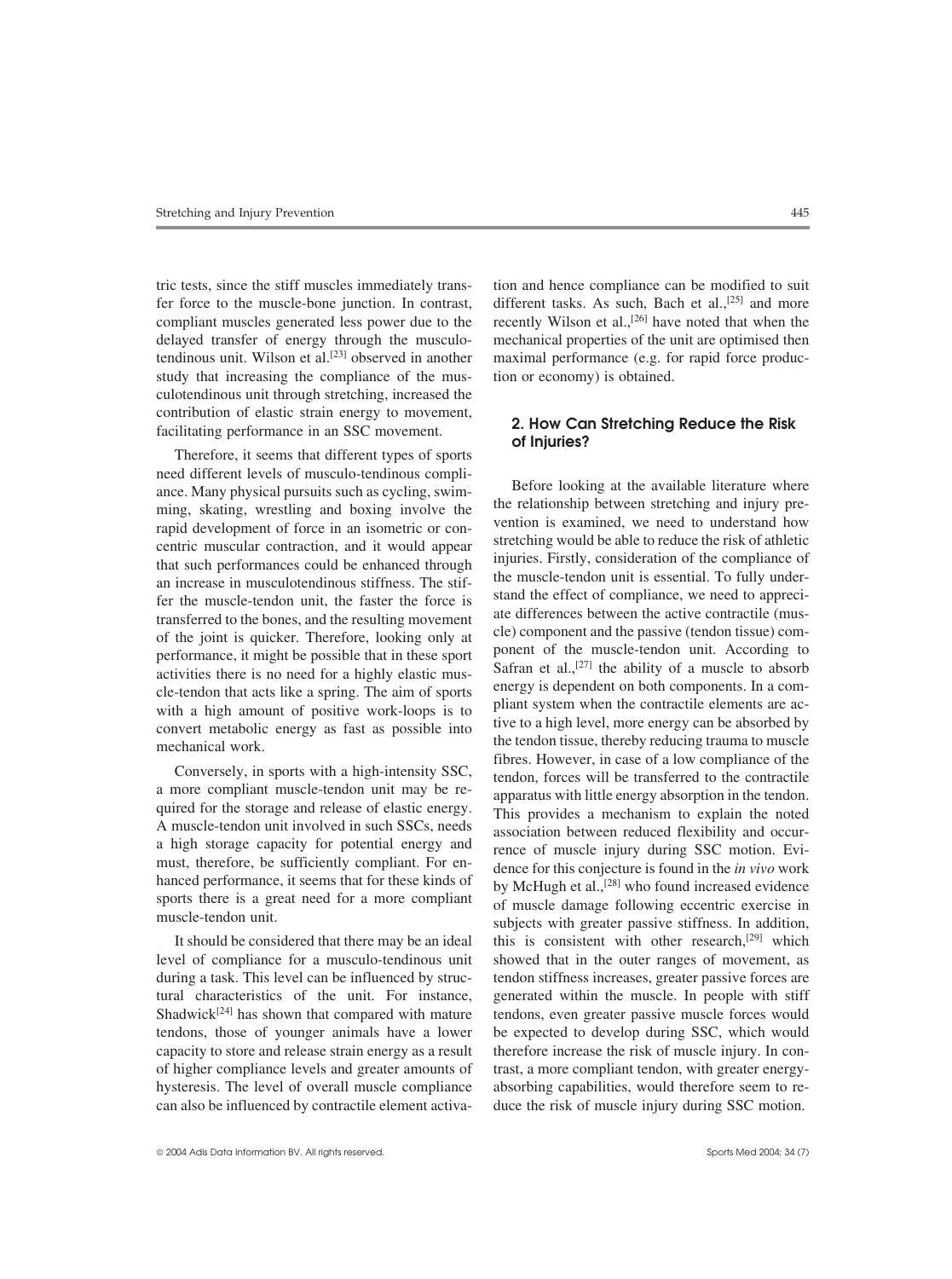stretching as part of an injury prevention programme don compliance as an acute or chronic adaptation of is to increase the compliance of the tendon unit, and stretching will theoretically lead to a higher ability consequently more energy can be absorbed for a of the tendon to absorb energy. In the case of a high-<br>given SSC performance.<sup>[30]</sup> Can stretching influence intensity SSC movement (when a large amount of given SSC performance.<sup>[30]</sup> Can stretching influence intensity SSC movement (when a large amount of the compliance of the tendon structure? Recently energy needs to be absorbed), the greater energy the compliance of the tendon structure? Recently, energy needs to be absorbed), the greater energy<br>Kubo et al.<sup>[31]</sup> investigated this question and looked absorbing capacity of the stretched tendon will theo-Kubo et al.<sup>[31]</sup> investigated this question and looked absorbing capacity of the stretched tendon will theo-<br>for the scute and long-term effects of stretching on retically lead to a lower injury risk in the tendon *and* for the acute and long-term effects of stretching on<br>human tendons in vivo. They showed, using ultraso-<br>nography, that it was possible to quantify the visco-<br>elastic properties of human tendon in vivo. Their<br>(typically com Fractive properties of natural enterity of the time will less likely reach the maximal energy-absorbing<br>ately after the execution of static stretching exer-<br>cises the tendon stiffness was transiently de-<br>creased.<sup>[31]</sup> In ties of human tendon structures. In that study on<br>
eight healthy males they showed that an 8-week<br>
injury prevention in sports with a high SSC compo-<br>
stretching programme (two stretching sessions dai-<br>
ent as described in stretching programme (two stretching sessions dai-<br>ly, 7 days per week) made the tendon structures when examined with the available literature in significantly more compliant.<sup>[32]</sup> Their findings are sports with high SSC movements? in agreement with previous animal studies that reported an increase in tendon compliance as a result **3. Stretching and Injuries in Sports with** of a stretching regime.[33-35] Kubo et al.[32] speculat- **High Stretch-Shortening Cycle** ed that stretching may be an effective means to **(SSC) Movements** increase the elastic energy to be utilised during exercise involving a SSC, by reducing the viscosity Ekstrand et al.<sup>[3]</sup> found that a group of elite soccer

On the basis of these findings, the rationale for Nevertheless, transient or chronic increase in ten-

when examined with the available literature in

of tendon structures.<br>
Concerning the relationship between structures of stretching before exercise, leg guards, special shoes, Concerning the relationship between stretching stretching before exercise, leg guards, special shoes,<br>and injury prevention, stretching and the subsequent<br>decrease in tendon stiffness may lessen the imposed<br>load across th ing and on the long term cannot be determined from<br>the available research. However, McNair et al.<sup>[36]</sup> pothesised that a redesign of the warm-up with more<br>states that immediately after stretching, the mecha-<br>mphasis on s states that immediately after stretching, the mecha-<br>nism could involve the movement of the mobile down exercises reduces injuries. According to Bixnism could involve the movement of the mobile down exercises reduces injuries. According to Bix-<br>components/elements within the tissues. That is, ler and Jones<sup>[1]</sup> high-school football injuries are very components/elements within the tissues. That is, ler and Jones<sup>[1]</sup> high-school football injuries are very liquid and polysaccharides may be redistributed frequent each vear in the US. In a randomised interfrequent each year in the US. In a randomised interwithin the collagen matrixes.<sup>[36]</sup> After a periodic vention study, they investigated whether completing stretching programme, the changes are more likely a warm-up and stretching routine after halftime reto involve structural changes to collagen. duced the incidence of third-quarter injuries. The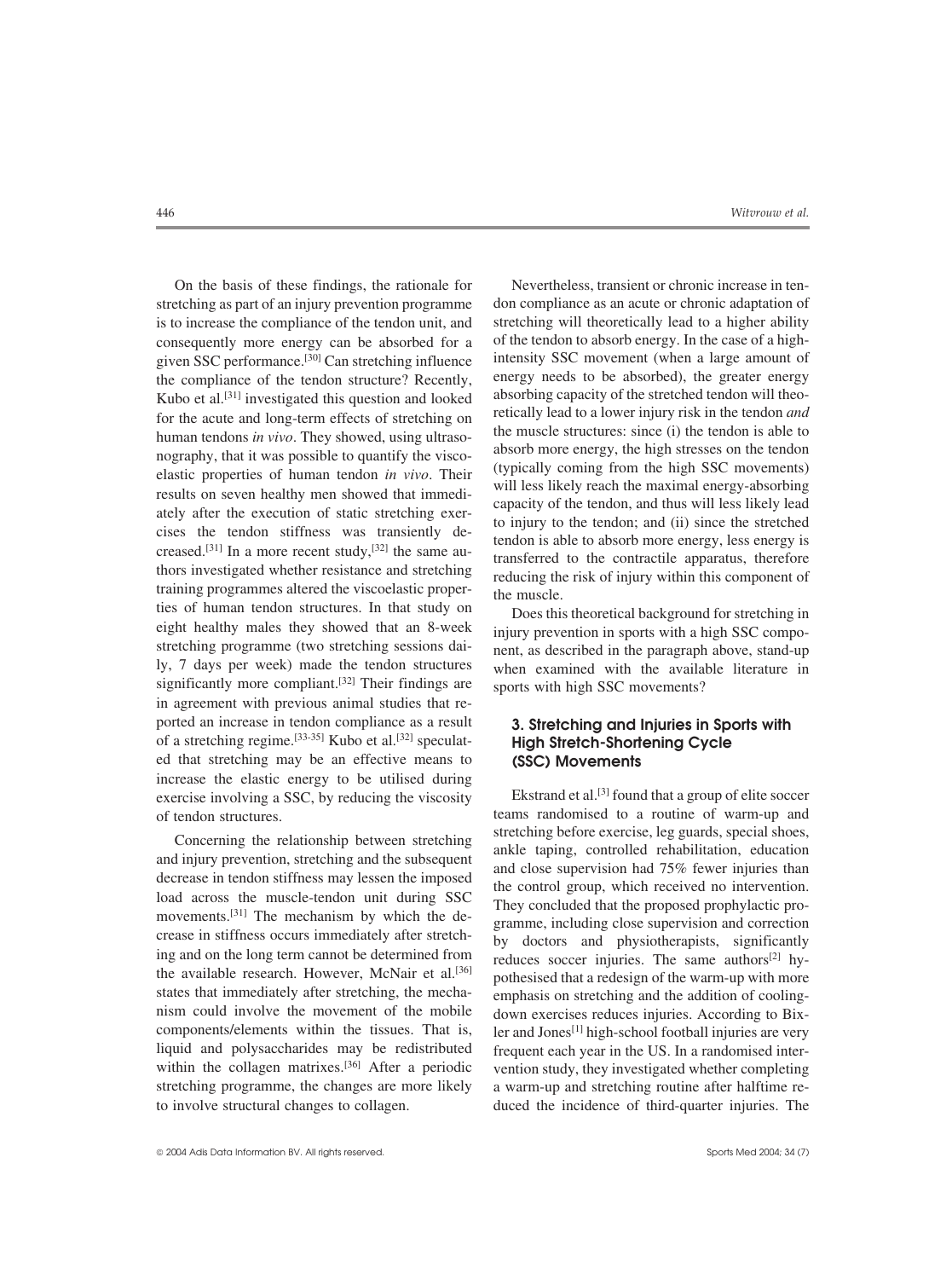cant determining factor was muscular flexibility, tendons are advantageous for performing brisk, acant in quadriceps and hamstring muscle-tendon unit. changes and hence faster joint motion responses,<br>Lower flexibility of the quadriceps and hamstring and perhaps provide more sensitive feedback to the lar tendinosis in an athletic population. Therefore, and tension.<sup>[11,12,37]</sup> Looking at the literature con-<br>the authors concluded that a stiff quadriceps and cerning the effect of stretching on low SSC sports the development of patellar tendinopathy. The same stated concept.<br>authors published a similar prospective study of 146

frequency of SSC movements (e.g. cycling, swim-<br>ming) or a sport with a high frequency of SSC reducing the number of jogging injuries. Recently, ming), or a sport with a high frequency of SSC reducing the number of jogging injuries. Recently,<br>movements but always at a low nercentage of the Yeung and Yeung<sup>[39]</sup> assessed in their review the movements but always at a low percentage of the Yeung and Yeung<sup>[39]</sup> assessed in their review the maximum (e.g. jogging) these movements utilise available evidence for preventive strategies for lowmaximum (e.g. jogging), these movements utilise little of the energy-absorbing capacity of the mus-<br>cle-tendon unit. For ontimal performance in such review identified five eligible trials (1944 particicle-tendon unit. For optimal performance in such review identified five eligible trials (1944 partici-<br>activity, the tendons do not need to function as good pants in intervention groups, 3159 controls) that activity, the tendons do not need to function as good pants in intervention groups, 3159 controls) that energy-absorbing structures. Since the maximal en-<br>examined the effect of a stretching regimen on lower energy-absorbing structures. Since the maximal energy-absorbing capacity of these unstretched (stiff) limb injuries caused by jogging.<sup>[4,38,40-42]</sup> Two studtendons is less likely to be exceeded during these ies evaluated the effect of stretching outside the sporting activities, the risk of tendon or muscle training sessions.<sup>[4,40]</sup> The remaining three studies sporting activities, the risk of tendon or muscle damage will be relatively low. A stiff tendon will examined the effectiveness of stretching immediatetheoretically be sufficient to deal with the loads Iy before training.<sup>[38,41,42]</sup> Their exploratory analysis imposed on the musculo-tendinous structures during of these five studies showed that in only one study<sup>[4]</sup> these sports, and hence one cannot expect to de- a significant effect of stretching on the incidence of

results of their study showed a reduction in injuries crease the risk of injuries by instituting a stretching with the warm-up and stretching exercises. programme. Furthermore, stretching in these ath-Witvrouw et al.<sup>[5]</sup> determined the intrinsic risk letes will probably not lead to an *increase* of injufactors for the development of patellar tendinopathy ries. Subsequently, why shouldn't they stretch if it in an athletic population. Before the study, 138 male doesn't harm? The answer is related to performance. and female physical education students had been If these athletes stretch a lot and make their tendons evaluated for anthropometric variables, leg align- more compliant, they may be less adapted for their ment characteristics, muscle tightness and strength sports activities and consequently be less efficient parameters. The study revealed that the only signifi- during movement. In some sporting activities, stiff with the patellar tendinosis group being less compli-<br>and movements because they allow rapid tension<br>and in quadriceps and hamstring muscle-tendon unit.<br>changes and hence faster joint motion responses Lower flexibility of the quadriceps and hamstring and perhaps provide more sensitive feedback to the muscles may contribute to the development of patel-<br>
central nervous system concerning muscle length muscles may contribute to the development of patel-<br>lar tendinosis in an athletic population. Therefore, and tension.<sup>[11,12,37]</sup> Looking at the literature conthe authors concluded that a stiff quadriceps and cerning the effect of stretching on low SSC sports<br>hamstring muscle-tendon unit was a risk factor for there seems to be some evidence for the abovethere seems to be some evidence for the above-

authors published a similar prospective study of 146<br>professional soccer players.<sup>[6]</sup> Players with a ham-<br>string or quadriceps lesion were found to have a<br>statistically lower compliance of these muscle-ten-<br>don units prio daily diary of their jogging distance and time, and **4. Stretching and Injuries in Sports with** reported all injuries. The results of this study did not **No or Low SSC Movements** identify any evidence of a reduction in soft tissue If one participates in a sport with a low or no injuries in the intervention group. The authors con-<br>quency of SSC movements (e.g. cycling swim-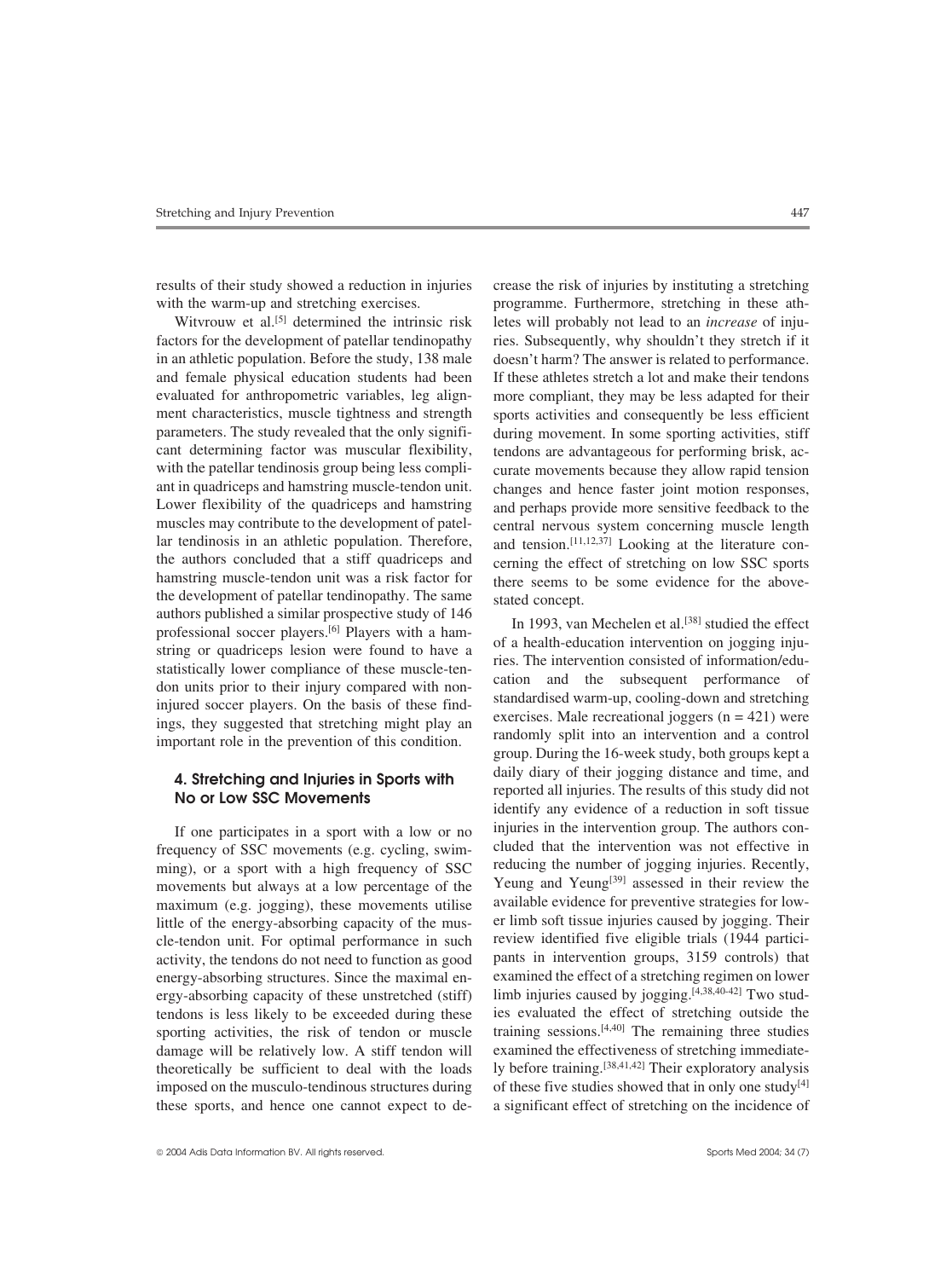in these sports,  $[43, 44]$  the rather low incidence of beneficial effect on injury prevention. musculo-tendinous injuries is interesting and sup- It must be acknowledged that the aetiology of ports our model. Looking at the regular training injuries can be multifactorial. Taking out only one schedule of professional cyclists in Europe, it is aspect (e.g. stretching) and examining its effect on surprising to see how little stretching is performed in the incidence of injuries is a rather narrow outlook most teams. In contrast, swimmers tend to devote on this problem. For example, fatigue is widely considerable time to stretching. However, recent believed to be predisposing factor in muscle injuliterature<sup>[45]</sup> advises to minimise stretching, particu- ry.<sup>[38]</sup> In addition, other problems remain. Even larly at the shoulders where hyper-mobility is often within the same sport, the demands on different apparent. **players** (position on the field) may be different.

mon routine advocated by sports coaches and sportsmedicine professionals. However, in the literature, **Acknowledgements** conflicting data have been reported concerning the The authors have provided no information on sources of<br>Stratching recommendations are clouded by mis<br>funding or on conflicts of interest directly relevant to the Stretching recommendations are clouded by mis-<br>conceptions and conflicting research reports. The content of this review. literature reports opposing findings from different samples.<br>**References**<br>M<sub>c</sub> haliave that a next of this contradiction can be a senior B, Jones RL. High-school football injuries: effects of a

explained by considering the type of sports activity  $\frac{1992 \text{ Jun}}{1992 \text{ Jun}}$ ; 12 (2): 131-9 in which an individual participates. Sports involving<br>
'explosive' type skills, with many and maximal SSC<br>
'explosive' type skills, with many and maximal SSC<br>
Sports Med 1983; 11 (2): 63-7 movements require a muscle-tendon unit which is 3. Ekstrand J, Gillquist J, Liljedahl SO. Prevention of soccer<br>compliant enough to store and release the high injuries. Supervision by doctor and physiotherapist. Am J compliant enough to store and release the high sports Med 1983; 11 (3): 116-20<br>amount of elastic energy. Recently, it has been<br>shown that stretching is able to increase the compli-<br>decreases lower extremity overuse injurie shown that stretching is able to increase the compli-<br> **Shows** the complision of hymnes of hymnes and as a regult increase the Trainees. Am J Sports Med 1999; 27 (2): 173-6 ance of human tendons, and as a result increase the<br>capacity of the tendon to absorb energy. Conse-<br>quently, in these sports we suggest that stretching is<br>discussed by the tendon to absorb energy. Conse-<br>quently, in these quently, in these sports we suggest that stretching is  $\frac{\text{tion: a two}}{(2): 190-5}$ important as a prophylactic measure for injury pre-<br>6. Witvrouw E, Danneels L, Asselman P, et al. Muscle flexibility vention. When an individual's muscle-tendon unit is as a risk factor of developing muscle injuries in professional less flexible in these types of sports activities, there male soccer players. Am J Sports Med 2003; 31 (1): 41-6 exists a predisposing factor for exercise-related inju-<br>ries since the tendon is unable to absorb enough 1989 ries since the tendon is unable to absorb enough

injuries could be found. The authors concluded on energy, which may lead to tendon and/or muscle the basis of these findings that insufficient evidence damage. When the sports activity contains no, or exists to suggest that stretching is effective in only low SSC movements (cycling, jogging), all or preventing lower limb injuries in joggers.<sup>[39]</sup> most of the work is directly converted to external Looking in the literature concerning swimming work. In these cases, there is no need for a compliant and cycling, no prospective studies could be found tendon since the amount of energy absorption reexamining the effect of stretching on the incidence mains low. Hence, additional stretching exercises to of injuries. However, looking at the injury incidence improve the compliance of the tendon may have no

However, we believe that far greater attention **5. Conclusions** should be given to an examination of the type of activity in which the athlete participates when one In summary, stretching is perhaps the most com-<br>considers the merits of stretching to reduce injury.

- We believe that a part of this contradiction can be<br>post-halftime warm-up and stretching routine. Fam Pract Res J
	-
	-
	-
	-
	-
	-